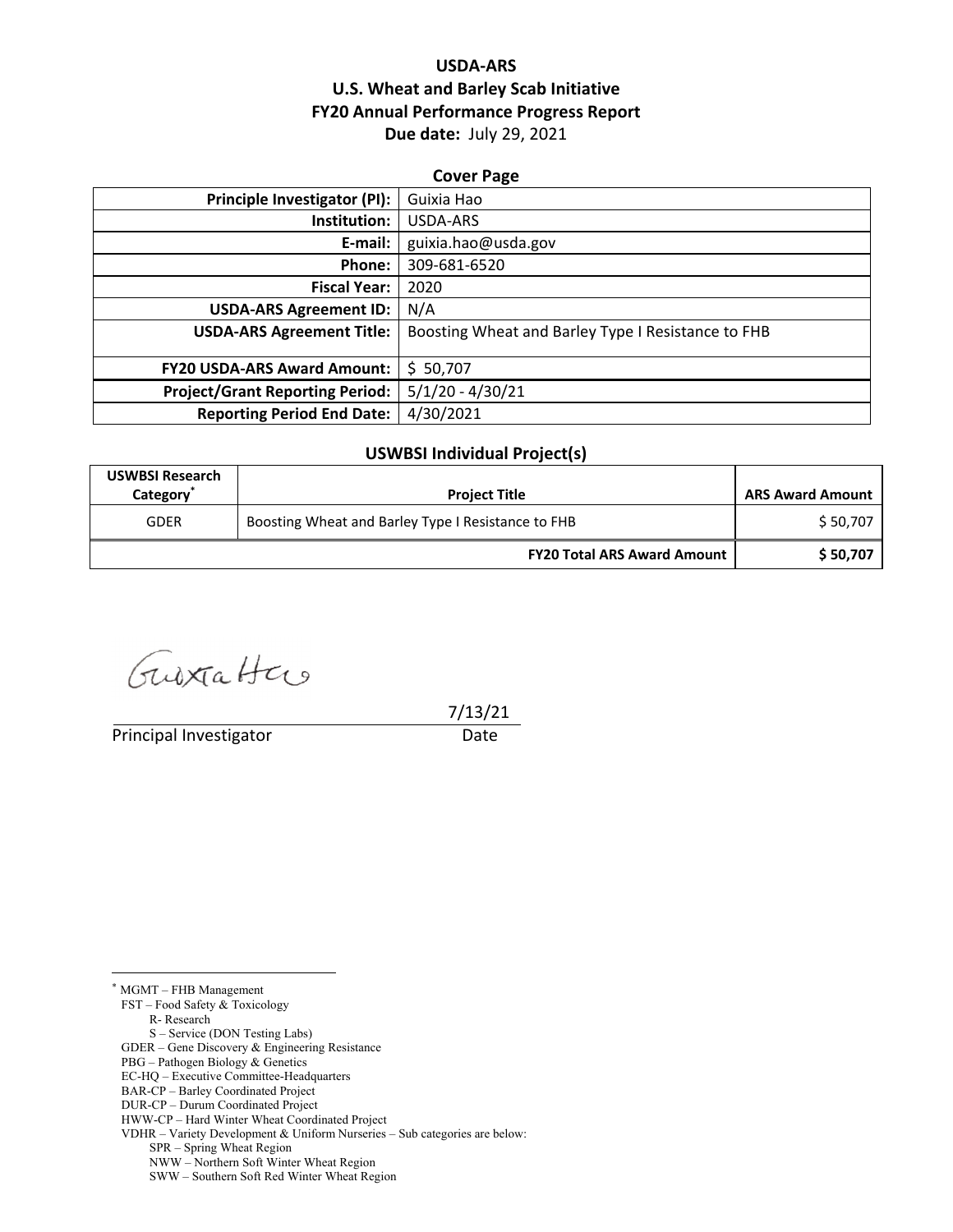**Project 1:** *Boosting Wheat and Barley Type І Resistance to FHB*

### **1. What are the major goals and objectives of the research project?**

The goal of this project is to improve FHB resistance to initial *F. graminearum* infection and to reduce mycotoxin contamination, by boosting plant immunity.

The objectives of this proposal are:

- Objective 1: Determine the expression of selected effector genes, FHB incidence and mycotoxin content in wheat and barley with different ROS induction ability.
- Objective 2: Determine the effect of chitosan treatment on FHB and mycotoxin production.
- Objective 3: Determine the differences in the underlying mechanisms of chitin‐mediated defense signaling between wheat and barley, and identify targets for enhancement of wheat and barley FHB resistance.
- **2. What was accomplished under these goals or objectives?** *(For each major goal/objective, address these three items below.)*

#### **a) What were the major activities?**

We tested ROS induction in barley leaves from four barley varieties. FHB virulence assays were performed by dip inoculation with PH‐1. FHB was assessed at 7 and 14 days after inoculations. Heads were collected and ground for DON analysis.

We tested ROS induction in eight wheat varieties: four FHB susceptible and four moderately resistant varieties. We also tested ROS responses in different wheat and barley tissues: leaves, paleae, lemmas, rachises, and rachis nodes.

We performed FHB assays on 7 wheat varieties by point inoculation. Heads were collected at 21 days after inoculation and ground for DON analysis.

We examined if there are correlation between ROS, FHB and DON using 7 wheat varieties.

We treated wheat and barley with chitin/chitosan and tested the treatment effect on FHB and mycotoxin contamination.

We determined defense gene expression in rachis nodes and wheat heads with chitin treatment, and wheat heads infected with *Fusarium graminearum.*

## **b) What were the significant results?**

 No ROS burst was induced by chitin in wheat leaves or lemmas. A low‐level ROS in paleae, a typical ROS was induced in rachises and rachis nodes. Compared to wheat tissues, high‐level ROS production was induced by chitin in barley leaves, low‐level ROS in lemma, paleae, rachis and rachis nodes.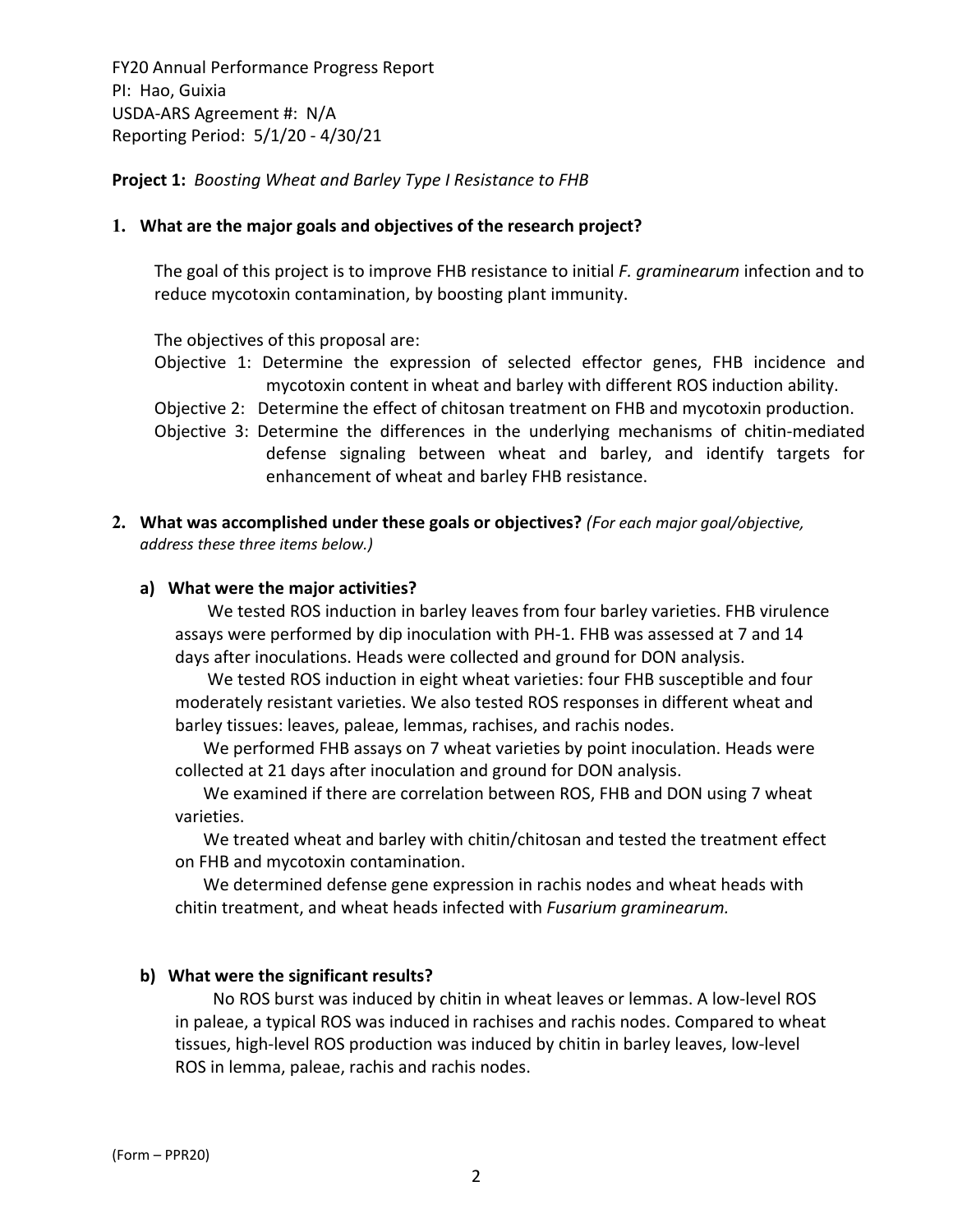> A positive correlation was observed between ROS levels in wheat rachis nodes and FHB spread.

> No correlation was observed between ROS levels in wheat rachis nodes and DON level, or ROS level in barley leaves and FHB severity.

We found that the effect on FHB and DON by chitin/chitosan treatment was varietydependent.

We found that the effect on FHB and DON by chitin/chitosan treatment was varietydependent.

Wheat defense genes were induced in wheat heads and rachis nodes treated with chitin; however, several chitin induced genes were suppressed in wheat heads infected with *F. graminearum*.

### **c) List key outcomes or other achievements.**

We discovered ROS induced by chitin are tissue and species- specific in wheat and barley.

## **3. Was this research impacted by the COVID‐19 pandemic (i.e. university shutdowns and/or restrictions, reduced or lack of support personnel, etc.)? If yes, please explain how this research was impacted or is continuing to be impacted.**

Yes. Due to COVID‐19 pandemic, some experiments, such as chitin and chitosan treatments, have been postponed.

#### **4. What opportunities for training and professional development has the project provided?**

One technician (Ellie Tiley) has been trained in molecular biology and ROS assays including DNA isolation, RCR and RT‐PCR, preparation fungal culture for inoculation, inoculation and scoring of virulence assays, dissecting barley and wheat floral tissues.

#### **5. How have the results been disseminated to communities of interest?**

Oral presentation at 2<sup>nd</sup> International Conference on Plant Science & Research, Nov. 2-3, 2020 (Virtual)

Poster presentation at the 2020 National Fusarium Head Blight Forum, Dec. 7‐11, 2020 (Virtual)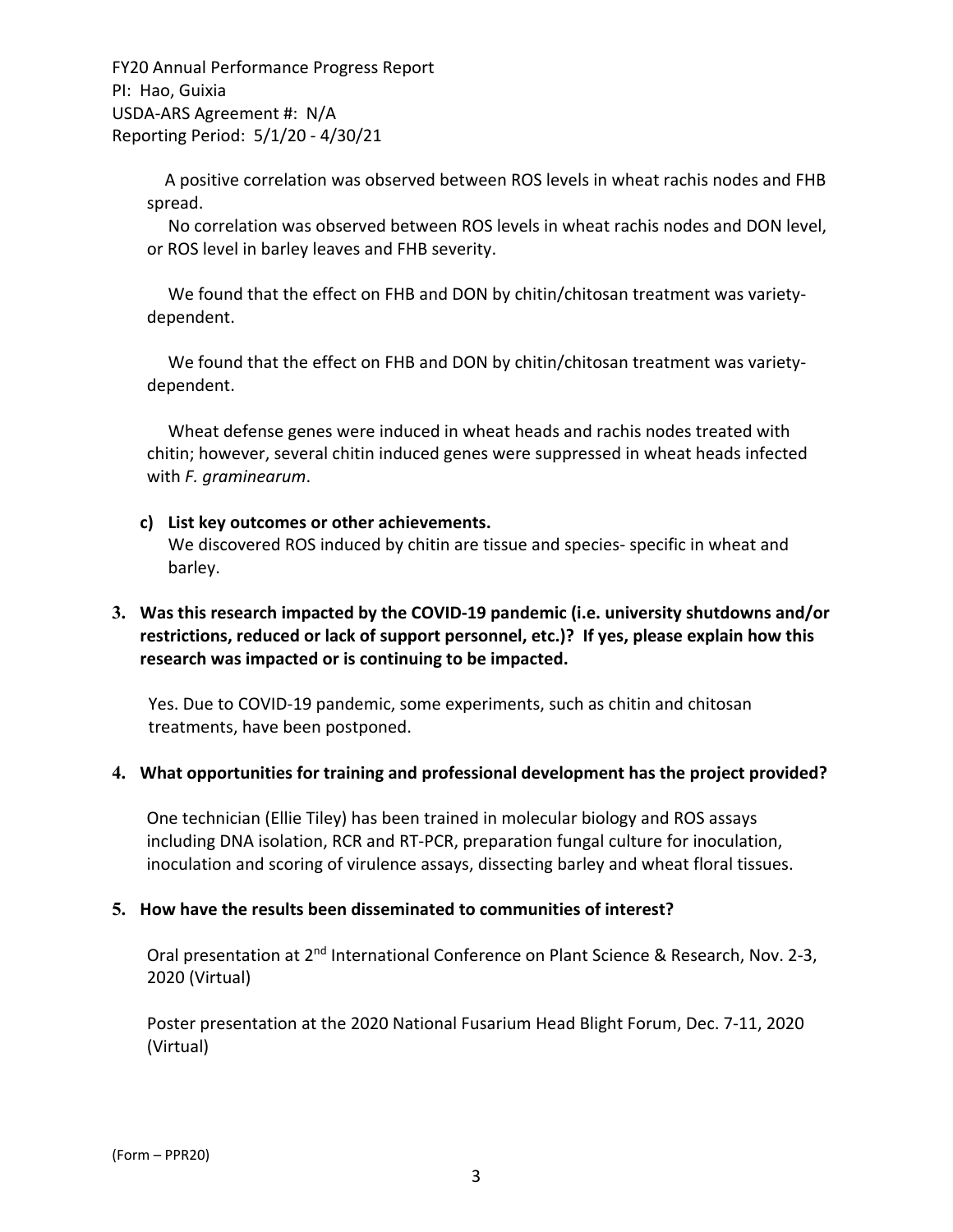## **Training of Next Generation Scientists**

**Instructions:** Please answer the following questions as it pertains to the FY20 award period (5/1/20 ‐ 4/30/21). The term "support" below includes any level of benefit to the student, ranging from full stipend plus tuition to the situation where the student's stipend was paid from other funds, but who learned how to rate scab in a misted nursery paid for by the USWBSI, and anything in between.

**1. Did any graduate students in your research program supported by funding from your USWBSI grant earn their MS degree during the FY20 award period?** ☐Yes ☒No

**If yes, how many?** Click to enter number here.

**2. Did any graduate students in your research program supported by funding from your USWBSI grant earn their Ph.D. degree during the FY20 award period?**

☐Yes ☒No **If yes, how many?** Click to enter number here.

**3. Have any post docs who worked for you during the FY20 award period and were supported by funding from your USWBSI grant taken faculty positions with universities?** ☐Yes ☒No

**If yes, how many?** Click to enter number here.

**4. Have any post docs who worked for you during the FY20 award period and were supported by funding from your USWBSI grant gone on to take positions with private ag‐ related companies or federal agencies?**

☐Yes ☒No

**If yes, how many?** Click to enter number here.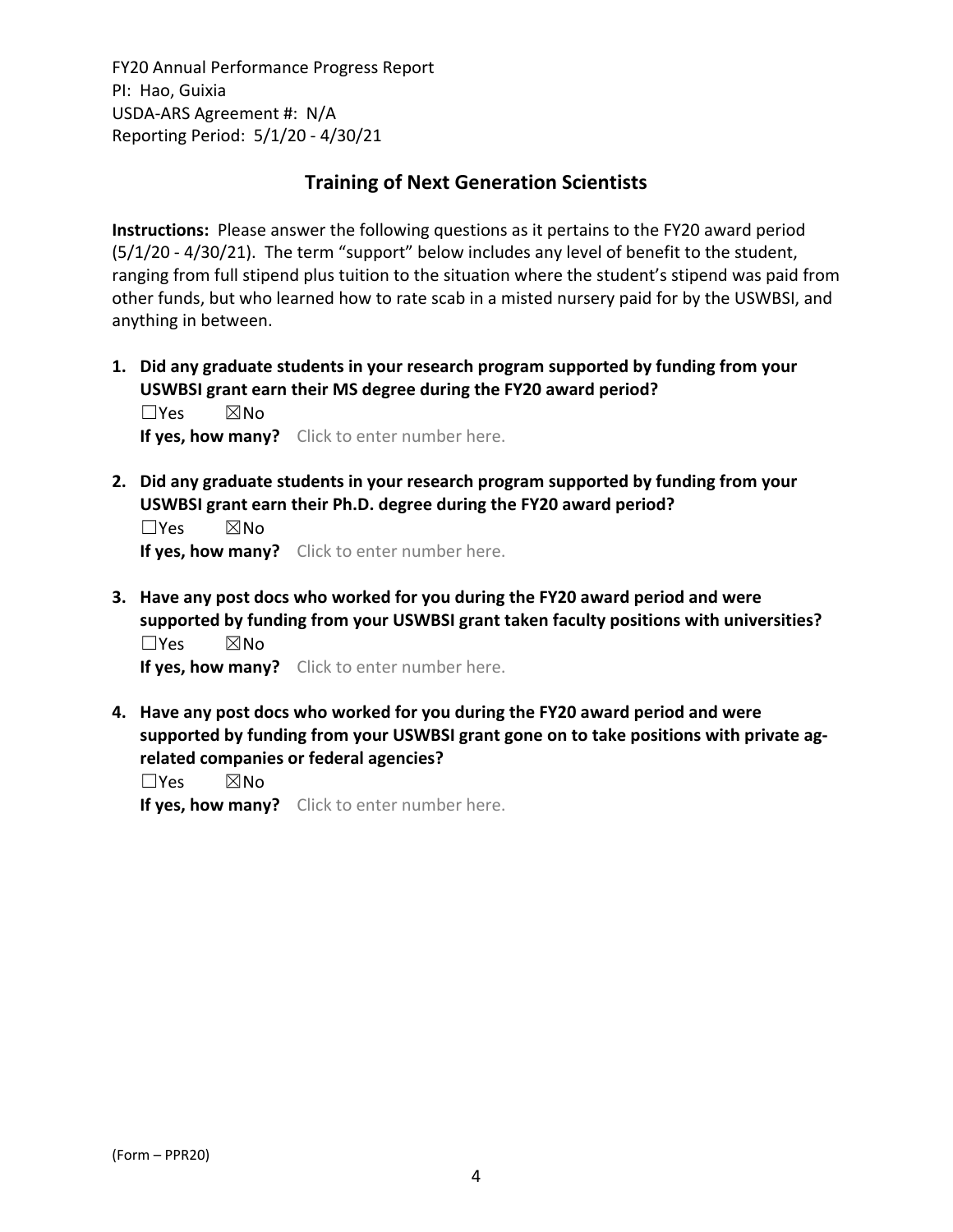# **Release of Germplasm/Cultivars**

**Instructions:** In the table below, list all germplasm and/or cultivars released with full or partial support through the USWBSI during the FY20 award period (5/1/20 - 4/30/21). All columns must be completed for each listed germplasm/cultivar. Use the key below the table for Grain Class abbreviations. 

| <b>Name of Germplasm/Cultivar</b> | <b>Grain Class</b>    | <b>FHB Resistance</b>                                  | <b>FHB</b><br>Rating<br>$(0-9)$ | Year<br><b>Released</b> |
|-----------------------------------|-----------------------|--------------------------------------------------------|---------------------------------|-------------------------|
| Click here to enter text.         | Select Grain<br>Class | Select what represents<br>your most resistant<br>check | Enter as<br>text 0-9<br>rating  | Select Year             |
| Click here to enter text.         | Select Grain<br>Class | Select what represents<br>your most resistant<br>check | Enter as<br>text 0-9<br>rating  | Select Year             |
| Click here to enter text.         | Select Grain<br>Class | Select what represents<br>your most resistant<br>check | Enter as<br>text 0-9<br>rating  | Select Year             |
| Click here to enter text.         | Select Grain<br>Class | Select what represents<br>your most resistant<br>check | Enter as<br>text 0-9<br>rating  | Select Year             |
| Click here to enter text.         | Select Grain<br>Class | Select what represents<br>your most resistant<br>check | Enter as<br>text 0-9<br>rating  | Select Year             |
| Click here to enter text.         | Select Grain<br>Class | Select what represents<br>your most resistant<br>check | Enter as<br>text 0-9<br>rating  | Select Year             |
| Click here to enter text.         | Select Grain<br>Class | Select what represents<br>your most resistant<br>check | Enter as<br>text 0-9<br>rating  | Select Year             |
| Click here to enter text.         | Select Grain<br>Class | Select what represents<br>your most resistant<br>check | Enter as<br>text 0-9<br>rating  | Select Year             |
| Click here to enter text.         | Select Grain<br>Class | Select what represents<br>your most resistant<br>check | Enter as<br>text 0-9<br>rating  | Select Year             |
| Click here to enter text.         | Select Grain<br>Class | Select what represents<br>your most resistant<br>check | Enter as<br>text 0-9<br>rating  | Select Year             |
| Click here to enter text.         | Select Grain<br>Class | Select what represents<br>your most resistant<br>check | Enter as<br>text 0-9<br>rating  | Select Year             |
| Click here to enter text.         | Select Grain<br>Class | Select what represents<br>your most resistant<br>check | Enter as<br>text 0-9<br>rating  | Select Year             |
| Click here to enter text.         | Select Grain<br>Class | Select what represents<br>your most resistant<br>check | Enter as<br>text 0-9<br>rating  | Select Year             |
| Click here to enter text.         | Select Grain<br>Class | Select what represents<br>your most resistant<br>check | Enter as<br>text 0-9<br>rating  | Select Year             |

NOTE: Leave blank if you have nothing to report or if your grant did NOT include any VDHR-related projects.

**NOTE:** List the associated release notice or publication under the appropriate sub-section in the 'Publications' section of the FPR.